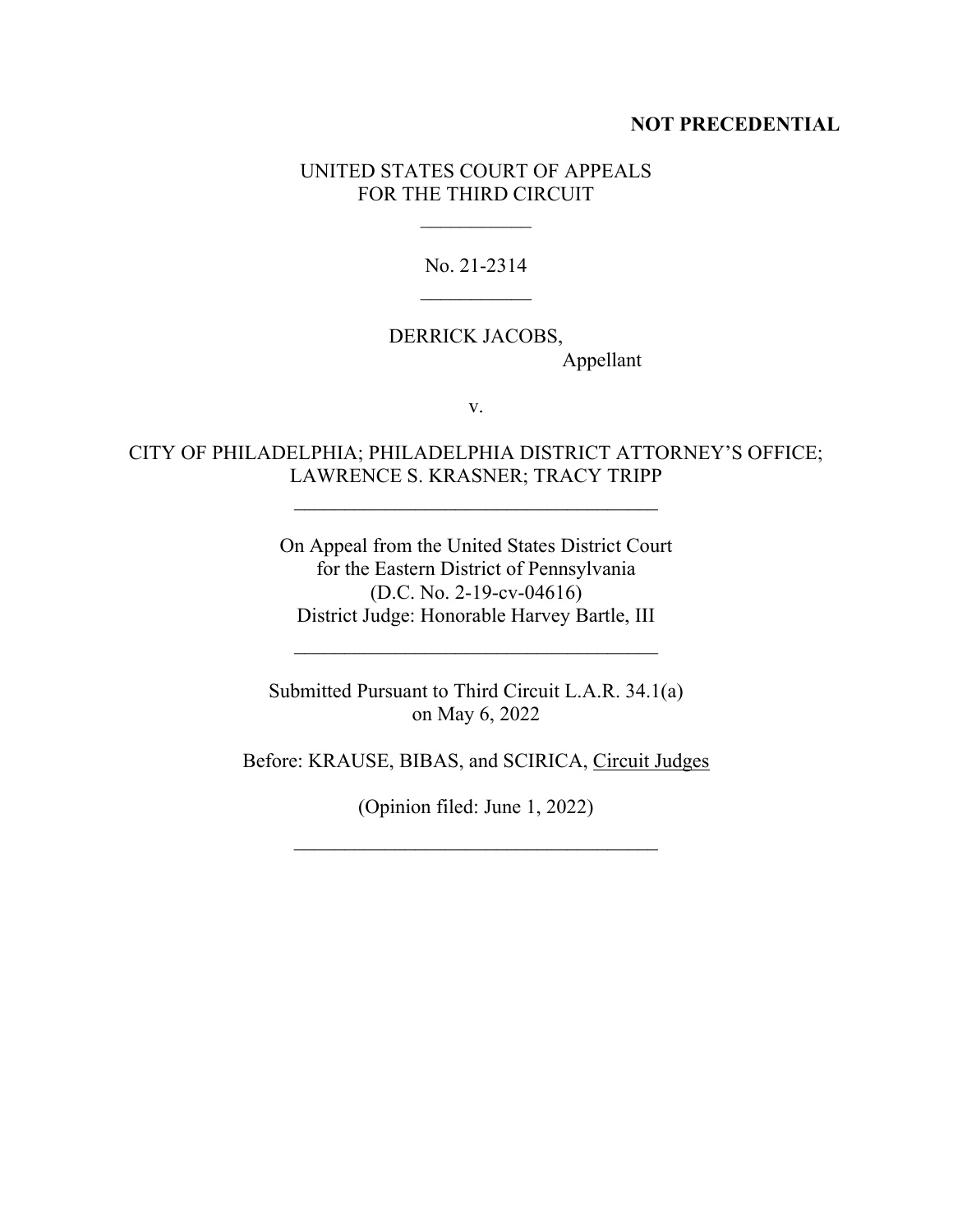## OPINION[\\*](#page-1-0)  $\frac{1}{2}$

 $\frac{1}{2}$ 

### PER CURIAM

Derrick Jacobs appeals from an order dismissing his complaint under Fed. R. Civ. P. 12(b)(6). As we did in Jacobs's prior appeal in this matter, see Jacobs v. City of Phila., 836 F. App'x 120 (3d Cir. 2020), we will affirm in part, vacate in part, and remand for further proceedings.

I.

Jacobs was or has been a detective with the Philadelphia Police Department for over 20 years. (His current employment status is disputed but is not relevant to this appeal.) Jacobs was assigned to the OISI Unit, which investigates what the department calls "officer-involved shootings." During Jacobs's time in that unit, he participated in an investigation into a fatal shooting involving police officer Ryan Pownall. Pownall has been indicted on charges arising from that shooting, and those charges are pending. Jacobs believes that the charges are unfounded, and his claims in this lawsuit relate primarily to his expressions of that belief.

Jacobs's initial complaint in this matter asserted three claims that are relevant here. The first was a First Amendment retaliation claim under 42 U.S.C. § 1983 against Tracy Tripp, the Assistant District Attorney who obtained Pownall's indictment. Jacobs claimed that his

<span id="page-1-0"></span>This disposition is not an opinion of the full Court and pursuant to I.O.P. 5.7 does not constitute binding precedent.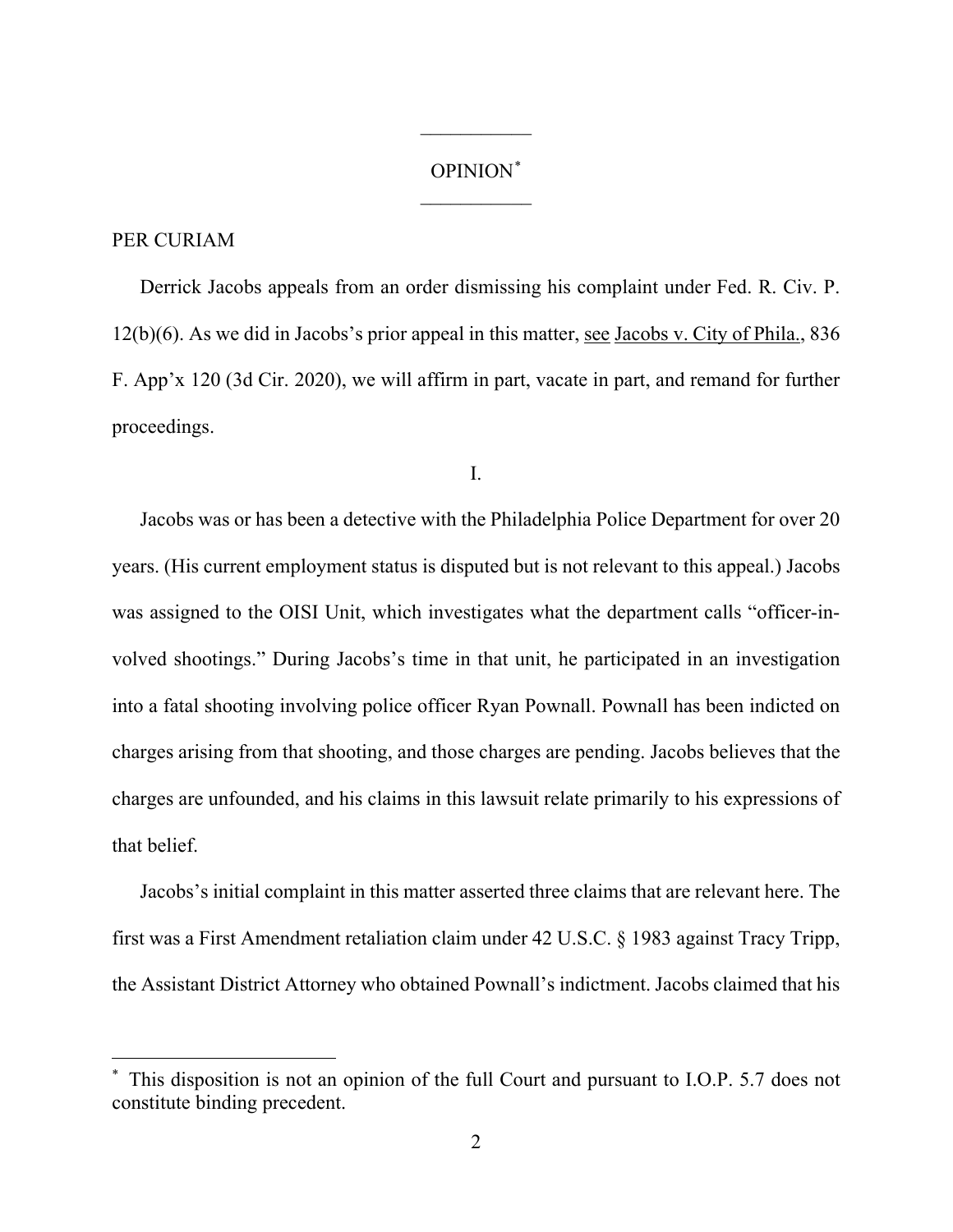review of the Pownall grand jury presentment and his participation in the preceding investigation led him to conclude that Tripp knowingly presented false evidence to the grand jury in order to obtain Pownall's indictment. According to Jacobs, he then spoke with counsel to discuss how to "expose" Tripp's alleged wrongdoing. He claimed that Tripp learned of his consultation with counsel and then retaliated by investigating him, threatening him, and then filing baseless charges against him for leaking grand jury material (charges which Tripp later withdrew). Jacobs's second and third claims were a § 1983 conspiracy claim against Tripp and other defendants and a state-law claim under Pennsylvania's whistleblower statute.

On the defendants' Rule 12(b)(6) motion, the District Court dismissed Jacobs's federal claims with prejudice and declined to exercise supplemental jurisdiction over his state-law claim. We vacated these rulings and remanded for the court to consider allowing Jacobs to amend his retaliation claim. See Jacobs, 836 F. App'x at 122-23.

Thereafter, Jacobs filed with the District Court what he claims to have intended as a new civil action containing both his previous claims as well as new claims against new defendants. The court treated Jacobs's new complaint as an amended complaint and docketed it in this matter. The court also allowed Jacobs to amend his complaint twice more, which culminated in a Fourth Amended Complaint.<sup>[1](#page-2-0)</sup>

<span id="page-2-0"></span><sup>&</sup>lt;sup>1</sup> We refer to this version of Jacobs's complaint as his "complaint." On appeal, Jacobs challenges the District Court's decision to treat his new complaint as an amended complaint instead of a new civil action. But Jacobs was not prejudiced because the court let him assert both his old claims and his new claims and allowed two more amendments.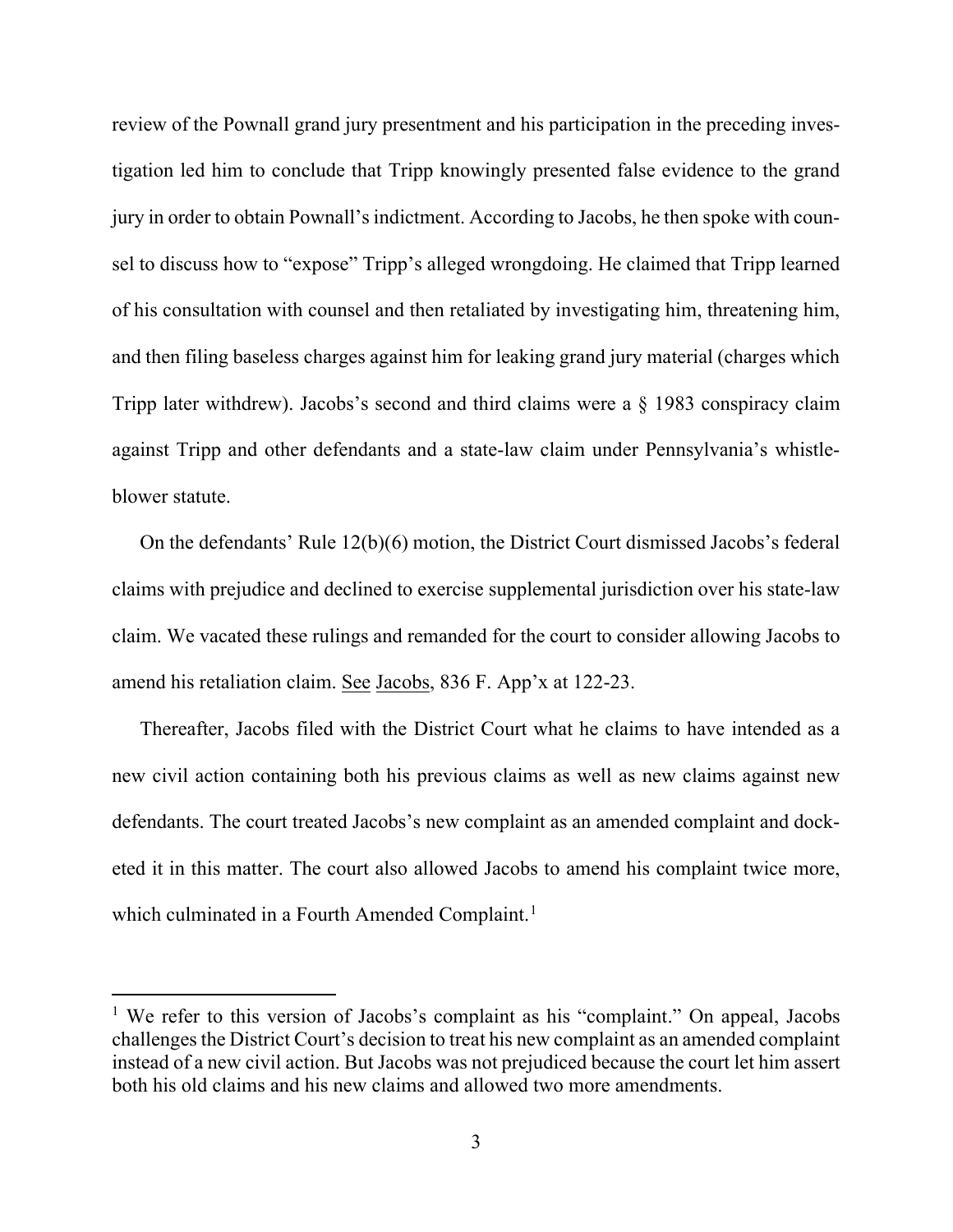Among Jacobs's new claims was another First Amendment retaliation claim against certain employees of the Philadelphia Police Department (the "PPD defendants").<sup>[2](#page-3-0)</sup> Jacobs claimed that, on January 18, 2020, he appeared on a podcast called Search Warrant: Clear and Present Danger to discuss this lawsuit and his allegations about Tripp. He further claimed that, four days later, the PPD defendants began retaliating against him for that appearance by investigating and ultimately bringing disciplinary charges against him. Those charges apparently remain unresolved.

As before, the defendants filed a Rule 12(b)(6) motion to dismiss Jacobs's complaint and the District Court dismissed his federal claims with prejudice and declined to exercise supplemental jurisdiction over his state-law claim. Jacobs appeals.<sup>[3](#page-3-1)</sup>

II.

We again will affirm in part, vacate in part, and remand. We will affirm many of the District Court's rulings,<sup>[4](#page-3-2)</sup> but we will vacate and remand on four of Jacobs's claims.

<span id="page-3-0"></span><sup>&</sup>lt;sup>2</sup> These and the other new defendants do not appear in the District Court's case caption and thus do not appear in ours. See Fed. R. App. P. 12(a).

<span id="page-3-1"></span><sup>&</sup>lt;sup>3</sup> We have jurisdiction under 28 U.S.C. § 1291. Our review of dismissals under Rule 12(b)(6) is plenary. See Black v. Montgomery County, 835 F.3d 358, 364 (3d Cir. 2016). "To survive a motion to dismiss, a complaint must contain sufficient factual matter, accepted as true, to state a claim to relief that is plausible on its face." Id. (quotation marks omitted).

<span id="page-3-2"></span><sup>4</sup> We will affirm the dismissal of Jacobs's due process and municipal-liability claims for the reasons explained by the District Court. We also will affirm as to all other claims and issues that Jacobs raises on appeal except as discussed in this opinion. To the extent that Jacobs's complaint can be read to assert claims that the District Court did not address, Jacobs has forfeited those claims by not arguing them on appeal.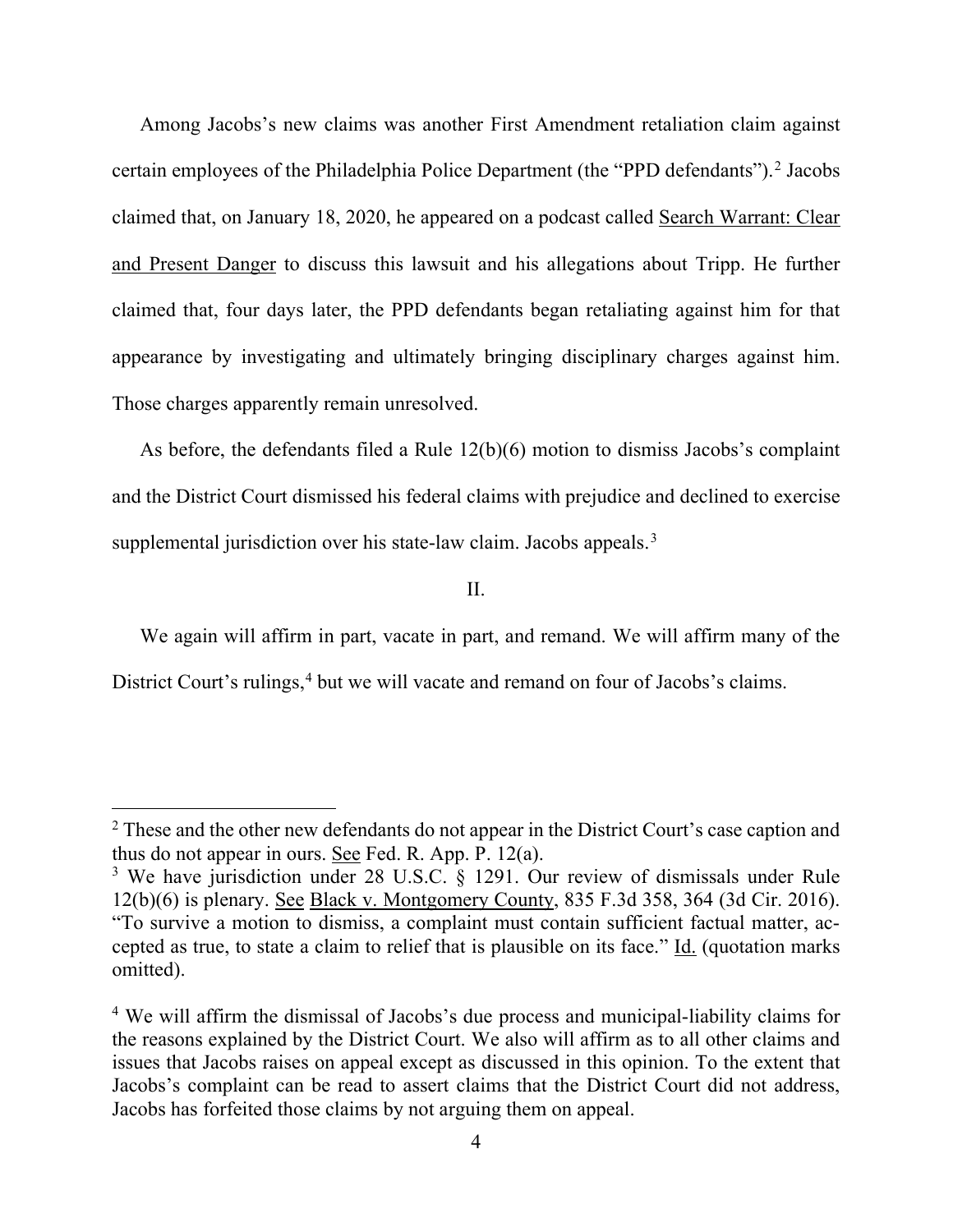A.

First, we will vacate in part the dismissal of Jacobs's First Amendment retaliation claim against Tripp. To plead a  $\S$  1983 retaliation claim, a plaintiff must allege: (1) that he or she engaged in constitutionally protected conduct; (2) that the defendant took action sufficient to deter an ordinary person from engaging in such conduct; and (3) a causal connection between the two. See Palardy v. Township of Millburn, 906 F.3d 76, 80-81 (3d Cir. 2018). The District Court previously dismissed this claim on the ground that Jacobs did not allege protected speech, but we remanded for further proceedings on this claim. See Jacobs, 836 F. App'x at 121-22.<sup>[5](#page-4-0)</sup> On remand, the defendants did not seek dismissal on any of the elements of a retaliation claim. Instead, they sought dismissal on the sole ground that Tripp is entitled to absolute prosecutorial immunity. The court agreed and dismissed this claim on that sole basis.

That ruling was correct as to Jacobs's allegations that Tripp acted wrongfully in her prosecutorial capacity, including by bringing false charges and supporting them with false and illegally obtained evidence. See Weimer v. County of Fayette, 972 F.3d 177, 187 (3d Cir. 2020); Fogle v. Sokol, 957 F.3d 148, 160 (3d Cir. 2020). That is so even if, as Jacobs alleges, those actions were retaliatory, malicious, and unsupported by probable cause. See Buckley v. Fitzsimmons, 509 U.S. 259, 274 n.5 (1993); Kulwicki v. Dawson, 969 F.2d 1454, 1463-65 (3d Cir. 1992).

<span id="page-4-0"></span><sup>&</sup>lt;sup>5</sup> In doing so, we noted defendants' concession that Jacobs's consultation with counsel constituted a "potential form of speech," Jacobs, 836 F. App'x at 122, but we did not decide the issue, see id. at 122 n.2, and the District Court did not decide it on remand.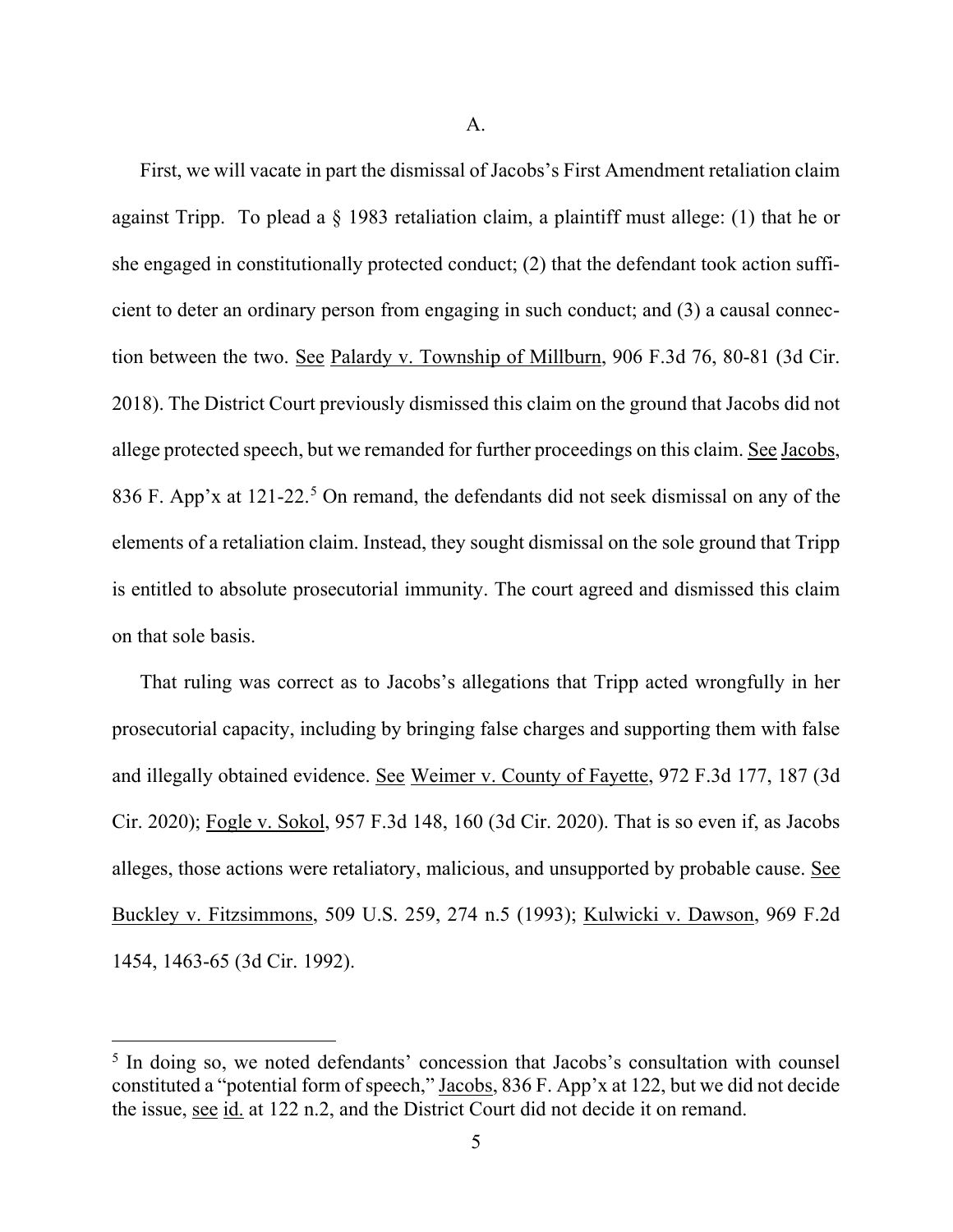But as Jacobs argues, he also alleged that Tripp retaliated against him in her non-prosecutorial capacity. Jacobs alleged that, when Tripp learned of his consultation with counsel, she ordered his superior, defendant Hendershot, to investigate and divulge the substance of Jacobs's consultation with counsel and threatened to prosecute Jacobs's entire unit. (Compl., ECF No. 29, at 8 ¶¶ 13-14, 49 ¶ 320.) Jacobs further alleged that Hendershot carried out those orders and told him that Tripp was going to prosecute him for speaking with counsel. (Id. at 8-9 ¶¶ 15-19, 49 ¶¶ 321-322).

These allegations can be read to allege that Tripp attempted to intimidate Jacobs by investigating and threatening him. Tripp may not be entitled to absolute immunity for these alleged non-prosecutorial functions. See Weimer, 972 F.3d at 187-89; Fogle, 957 F.3d at 1[6](#page-5-0)0, 162, 164.<sup>6</sup> Instead, such conduct may be subject to at most qualified immunity. See Weimer, 972 F.3d at 190. Tripp has not argued that she is entitled to qualified immunity on this claim, and she has not raised any other basis to dismiss it. Thus, we will remand for further proceedings on this claim against Tripp.<sup>[7](#page-5-1)</sup>

<span id="page-5-0"></span><sup>6</sup> We say "may not" because a denial of absolute immunity at the pleading stage is not conclusive and can be revisited later in the litigation as more facts come to light. See Fogel, 957 F.3d at 162 n.14; Kulwicki, 969 F.2d at 1466.

<span id="page-5-1"></span><sup>7</sup> Jacobs also asserts this claim against Philadelphia District Attorney Lawrence Krasner. But Jacobs, despite numerous amendments, has not alleged facts plausibly suggesting that Krasner was personally involved as required for claims under § 1983. See Rode v. Dellarciprete, 845 F.2d 1195, 1207 (3d Cir. 1988). Jacobs did allege that Hendershot was personally involved, but he does not argue that he asserted this claim against Hendershot or that the District Court erred in dismissing it to that extent. Thus, we remand this claim as to Tripp only. Hendershot remains a defendant on Jacobs's § 1983 conspiracy claim as discussed infra.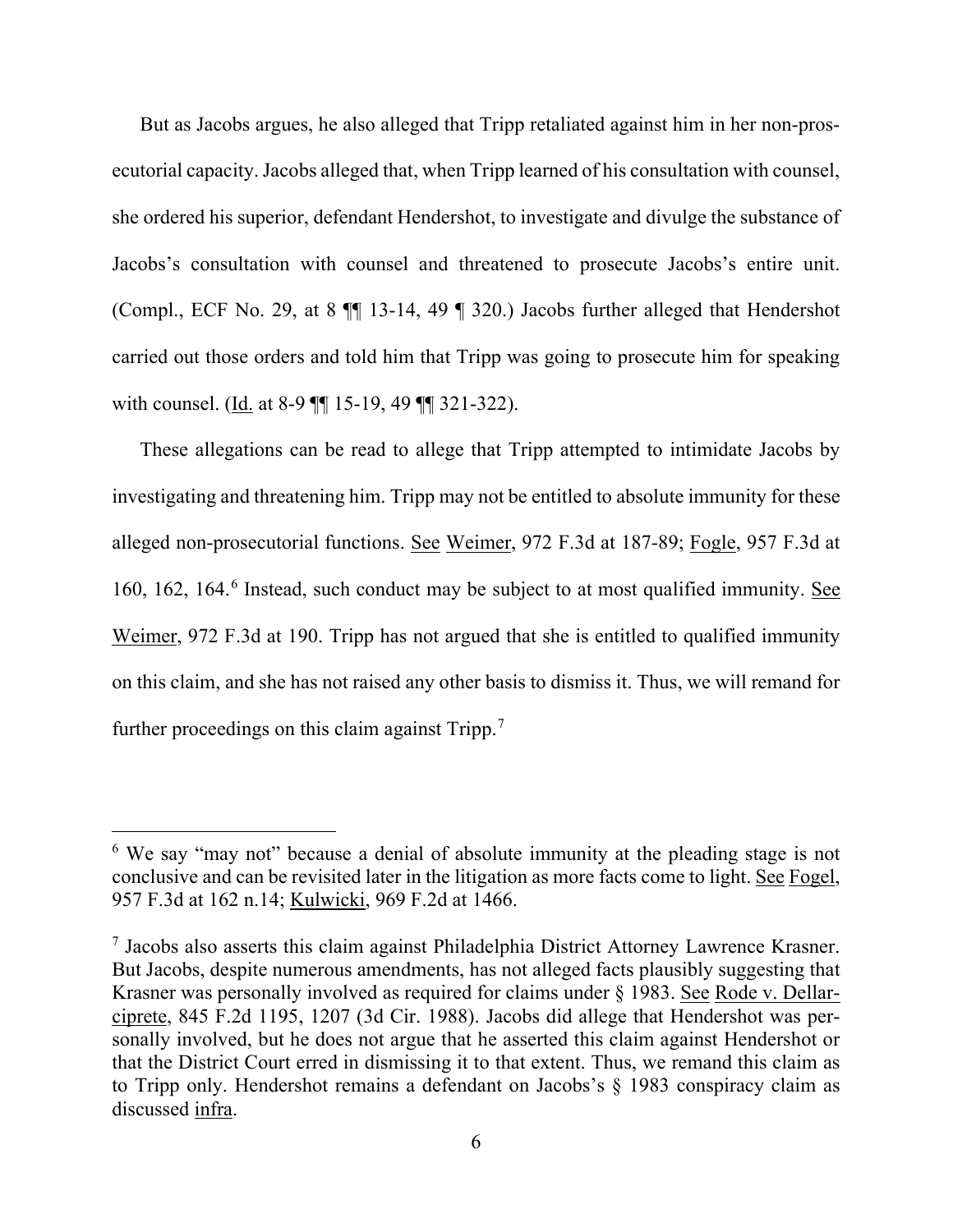B.

Second, we will vacate the dismissal of Jacobs's First Amendment retaliation claims against three of the PPD defendants, defendants Hendershot, Wilson, and Pace. Jacobs claims that, after he appeared on a podcast to discuss this lawsuit and his allegations about Tripp, these defendants retaliated by investigating him and bringing disciplinary charges against him. (Compl., ECF No. 29, at 19-22 ¶¶ 89-121.)

The District Court dismissed this claim on the sole ground that Jacobs's speech on the podcast was not protected by the First Amendment under the framework that governs speech by public employees. Under that framework, the First Amendment protects public employee speech if: (1) the employee spoke as a citizen rather than an employee; (2) the speech involved a matter of public concern; and (3) the public employer lacked an adequate justification for burdening that speech under the balancing test adopted in Pickering v. Board of Education, 391 U.S. 563 (1968). See Dougherty v. Sch. Dist. of Phila., 772 F.3d 979, 987 (3d Cir. 2014).

The District Court held that Jacobs's speech on the podcast was not protected because (1) he spoke as an employee rather than a citizen, and (2) defendants had an adequate justification under Pickering. Defendants do not defend the first ruling, which was contrary to precedent.<sup>[8](#page-6-0)</sup> The second ruling was premature.

<span id="page-6-0"></span><sup>&</sup>lt;sup>8</sup> The District Court held that, under Garcetti v. Ceballos, 547 U.S. 410 (2006), Jacobs spoke as an employee because his speech related to matters that he learned while performing his official job duties. But the dispositive question under Garcetti is not whether the speech related to the employee's job duties but whether those duties included engaging in the speech itself. See Lane v. Franks, 573 U.S. 228, 239-40 (2014); Javitz v. Cnty. of Luzerne, 940 F.3d 858, 864-65 (3d Cir. 2019); Flora v. Cnty. of Luzerne, 776 F.3d 169, 178-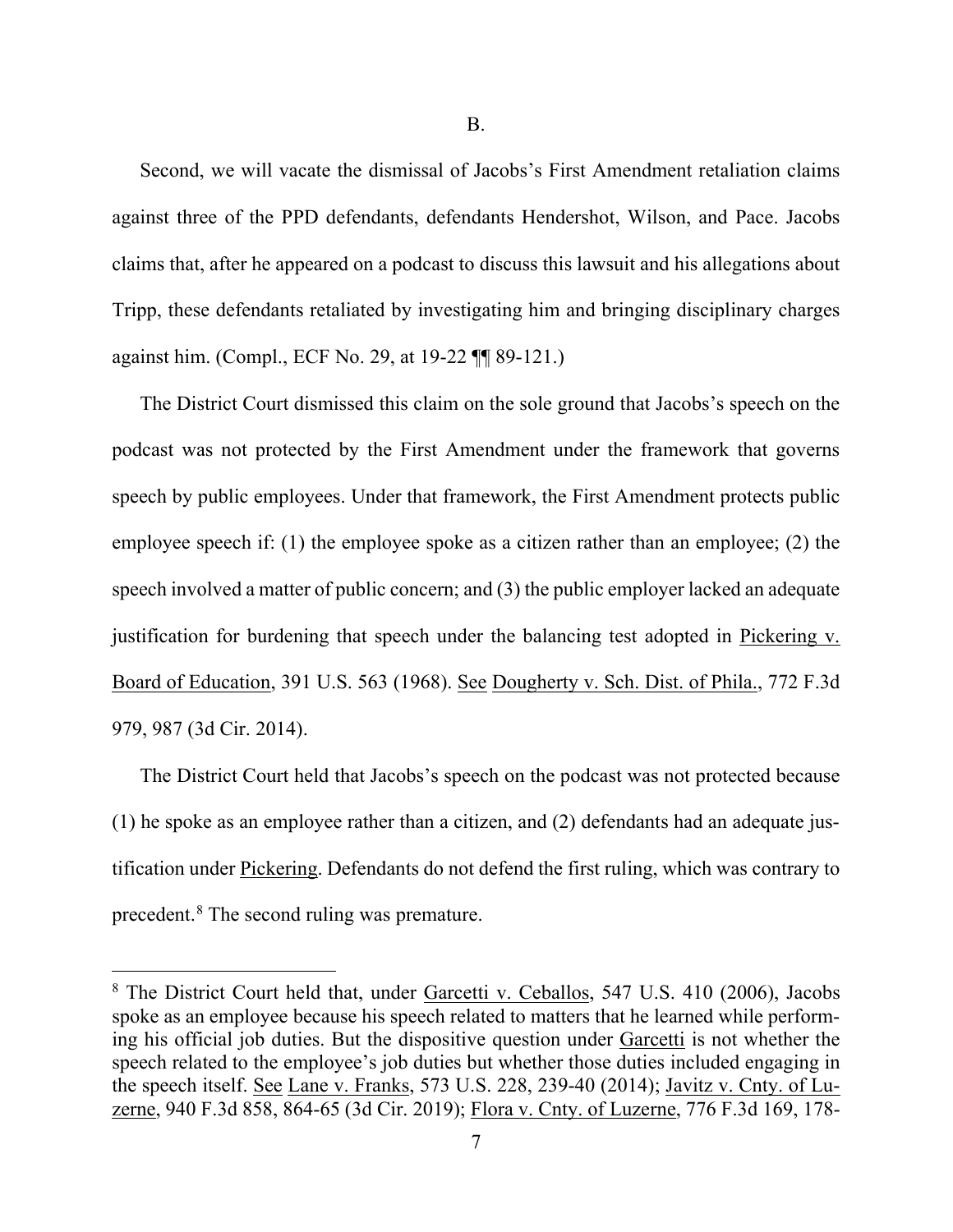Under Pickering, a public employee's speech as a citizen on a matter of public concern<sup>[9](#page-7-0)</sup> is protected unless the employer's interests in restricting the speech outweigh the employee's and the public's interest in that speech. See Munroe v. Cent. Bucks Sch. Dist., 805 F.3d 454, 472 (3d Cir. 2015). The employer bears the burden on this issue. See Baldassare v. State of New Jersey, 250 F.3d 188, 198 (3d Cir. 2001). Determining whether the employer has carried it entails "a fact-intensive inquiry that requires consideration of the entire record[.]" Munroe, 805 F.3d at 472 (quotation marks omitted). Thus, "the Pickering balancing test … does not easily lend itself to dismissal on a Rule 12(b)(6) motion." Decotiis v. Whittemore, 635 F.3d 22, 35 n.15 (1st Cir. 2011).

In this case, the District Court did not identify either Jacobs's actual speech<sup>[10](#page-7-1)</sup> or any interest that he or the public might have had in that speech. Instead, the court referred in

<sup>79 (3</sup>d Cir. 2015); Dougherty, 772 F.3d at 988-90. Jacobs does not allege that his duties included appearing on podcasts or engaging in other forms of public speech, and there has been no suggestion that they did.

<span id="page-7-1"></span><span id="page-7-0"></span><sup>&</sup>lt;sup>9</sup> The defendants have not argued that Jacobs's speech did not involve a matter of public concern, and the District Court did not address that issue. We thus do not reach it either, though we note that Jacobs's speech likely qualifies for the reasons discussed infra. <sup>10</sup> Jacobs alleged generally what he discussed on the podcast, but he did not allege any of his actual statements or attach a transcript or recording of the podcast to his complaint. The defendants also did not ask the District Court to consider the actual podcast. Thus, we do not necessarily fault the court for applying Pickering without first identifying Jacobs's actual speech. See Jefferson v. Ambroz, 90 F.3d 1291, 1296 (7th Cir. 1996) (holding that, in order to apply Pickering, courts sometimes "need only know the gist of what the employee said, not the precise words he used to express himself"). Still, "precisely what the plaintiff said ... could affect the [Pickering] analysis." Deutsch v. Jordan, 618 F.3d 1093, 1098 (10th Cir. 2010). Such may be the case here. The parties, however, have not asked us to consider the actual podcast either. Thus, we leave it to the District Court to consider Jacobs's actual speech on the podcast when and as appropriate on remand. See Baldassare, 250 F.3d at 198 (explaining that the burden to justify a restriction of speech under Pickering "varies depending upon the nature of the employee's expression") (quotation marks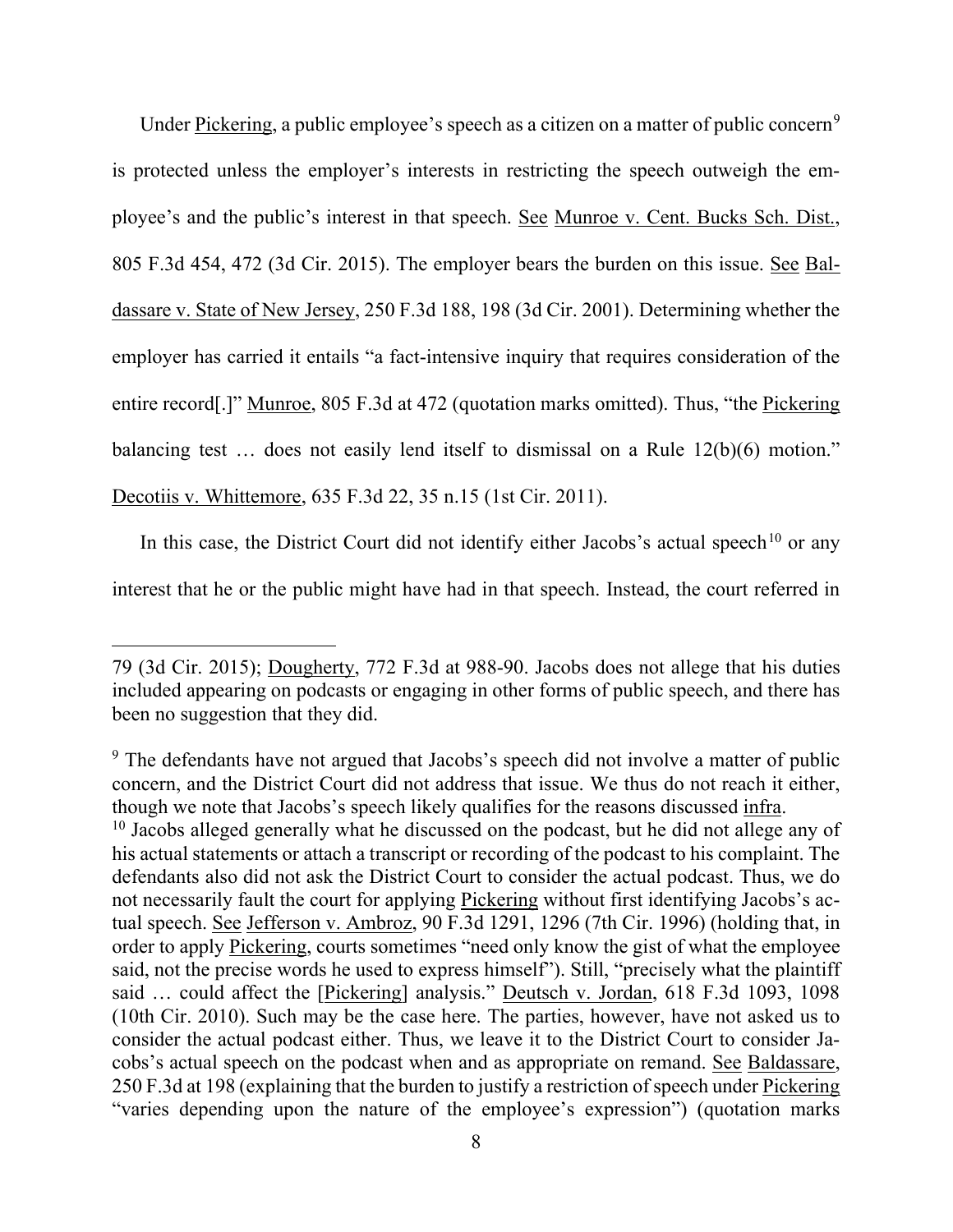passing to Jacobs's interest in discussing "his opinion" of the Pownall matter and the District Attorney's Office. That characterization was too narrow. Jacobs's complaint plausibly alleges that he discussed an informed accusation of official wrongdoing. "[T]he public's interest in exposing potential wrongdoing by public employees is especially powerful," and "[s]peech involving government impropriety occupies the highest rung of First Amendment protection." Baldassare, 250 F.3d at 198 (alternation in original) (quotation marks omitted). Jacobs alleges that he discussed other matters as well. Thus, Jacobs's allegations suggest that he and the public may have had a greater interest in his speech than the District Court allowed.

The District Court also could not properly determine on this record whether or how that speech threatened defendants' interests or whether those interests tipped the balance in defendants' favor. The court identified defendants' interest in promoting the work of the OISI Unit, but it did not specify how Jacobs's speech threatened that interest. That issue cannot be resolved on the face of Jacobs's complaint because he did not allege facts regarding the effect or potential effect of his speech on the unit's operations. Cf. Garza v. Escobar, 972 F.3d 721, 728 (5th Cir. 2020) (affirming judgment on the pleadings where District Attorney employee "plead[ed] her way into Pickering balancing"); Jefferson, 90 F.3d at 1296 (affirming Rule 12(b)(6) dismissal where probation officer "pleaded himself out of court" on the Pickering issue).

omitted).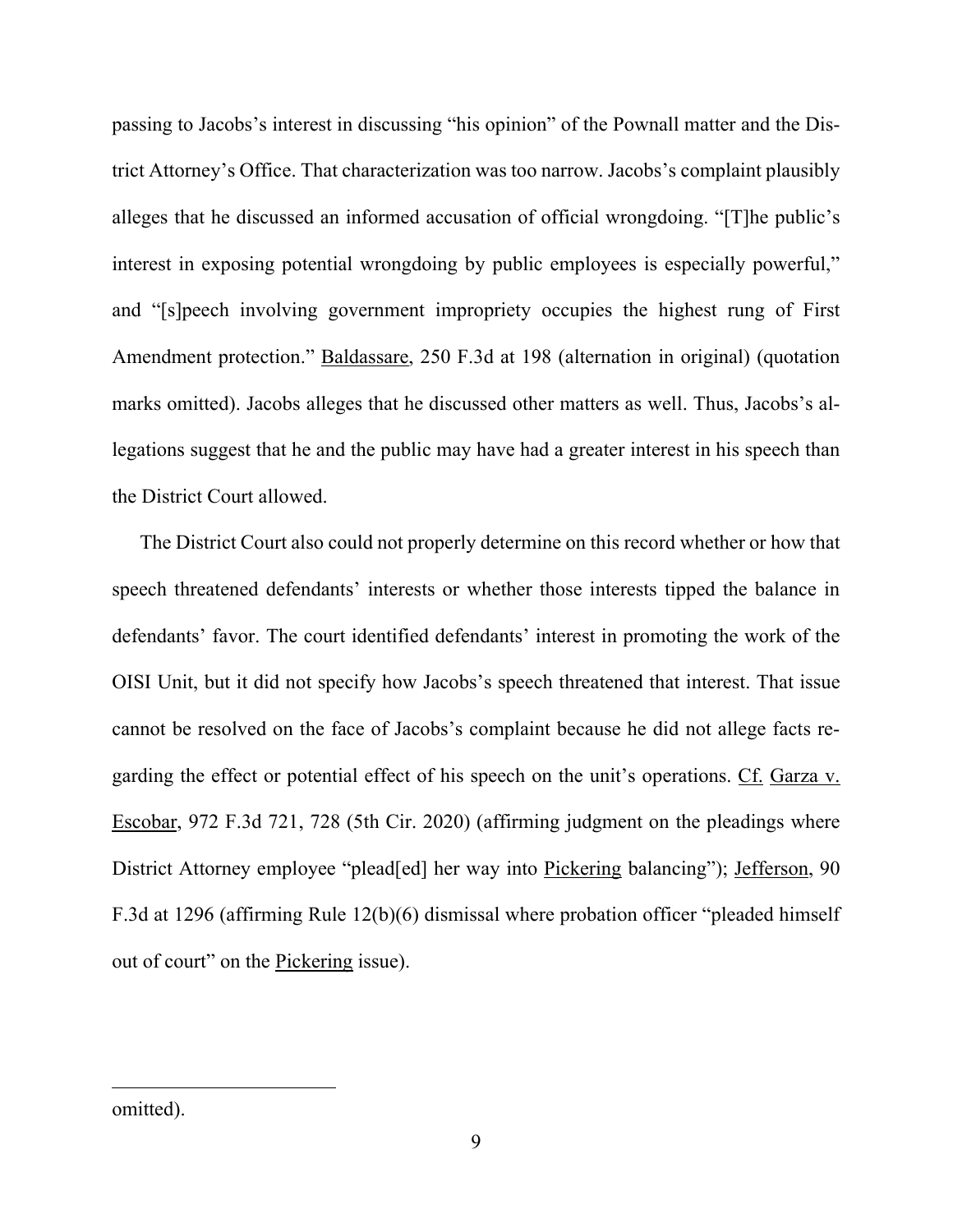The same is true as to the other interests that defendants invoke on appeal, such as their interests in maintaining a close working relationship with the District Attorney's Office and the confidentiality of grand jury material. We do not doubt that defendants have such interests or that Jacobs's speech implicated them. To the contrary, we have recognized that similar interests "merit substantial protection, and any risk of departmental injury or disruption weighs heavily under the Pickering balancing test." Green v. Phila. Hous. Auth., 105 F.3d 882, 888 (3d Cir. 1997). But even assuming that Jacobs's speech threatened those interests, "[t]he balancing test articulated in Pickering is truly a balancing test, with office disruption or breached confidences being only weights on the scales." Watters v. City of Phila., 55 F.3d 886, 895 (3d Cir. 1995) (alteration in original) (quotation marks omitted). Thus, such interests do not always carry the day. See Baldassare, 250 F.3d at 198-200; Gasparinetti v. Kerr, 568 F.2d 311, 315-17 (3d Cir. 1977). Whether they do in this case cannot be determined on the face of Jacobs's complaint.<sup>[11](#page-9-0)</sup>

<span id="page-9-0"></span> $11$  Defendants rely on cases in which we have struck the balance in favor of similar interests, but we decided those cases on more developed records. See, e.g., Green, 105 F.3d at 885 (trial record); Sprague v. Fitzpatrick, 546 F.2d 560, 562-63 (3d Cir. 1976) (summary judgment record). Those cases also are factually distinct. The most similar is Sprague, in which we upheld the termination of an Assistant District Attorney who publicly criticized the District Attorney. We did so because the plaintiff's public criticism of his direct superior created an "irreparable breach of confidence" that "completely undermined" their working relationship. Id. at 565. In this case, by contrast, Jacobs's accusations of Tripp do not appear to relate to any of Jacobs's direct superiors or to anyone else employed by the OISI Unit or the PPD. Nor do his allegations otherwise reveal whether or how those accusations threatened the operations of the OISI Unit or the PPD. Thus, on this record, this case is not analogous to Sprague as defendants argue. Defendants have not otherwise cited any authority supporting the Rule 12(b)(6) dismissal of a similar claim. The only such authority we have located involved circumstances not present here. See, e.g., Jefferson, 90 F.3d at 1294-97 (affirming dismissal of retaliation claim by a probation officer who posed as a gang member on a radio show to criticize police and the courts and who "pleaded himself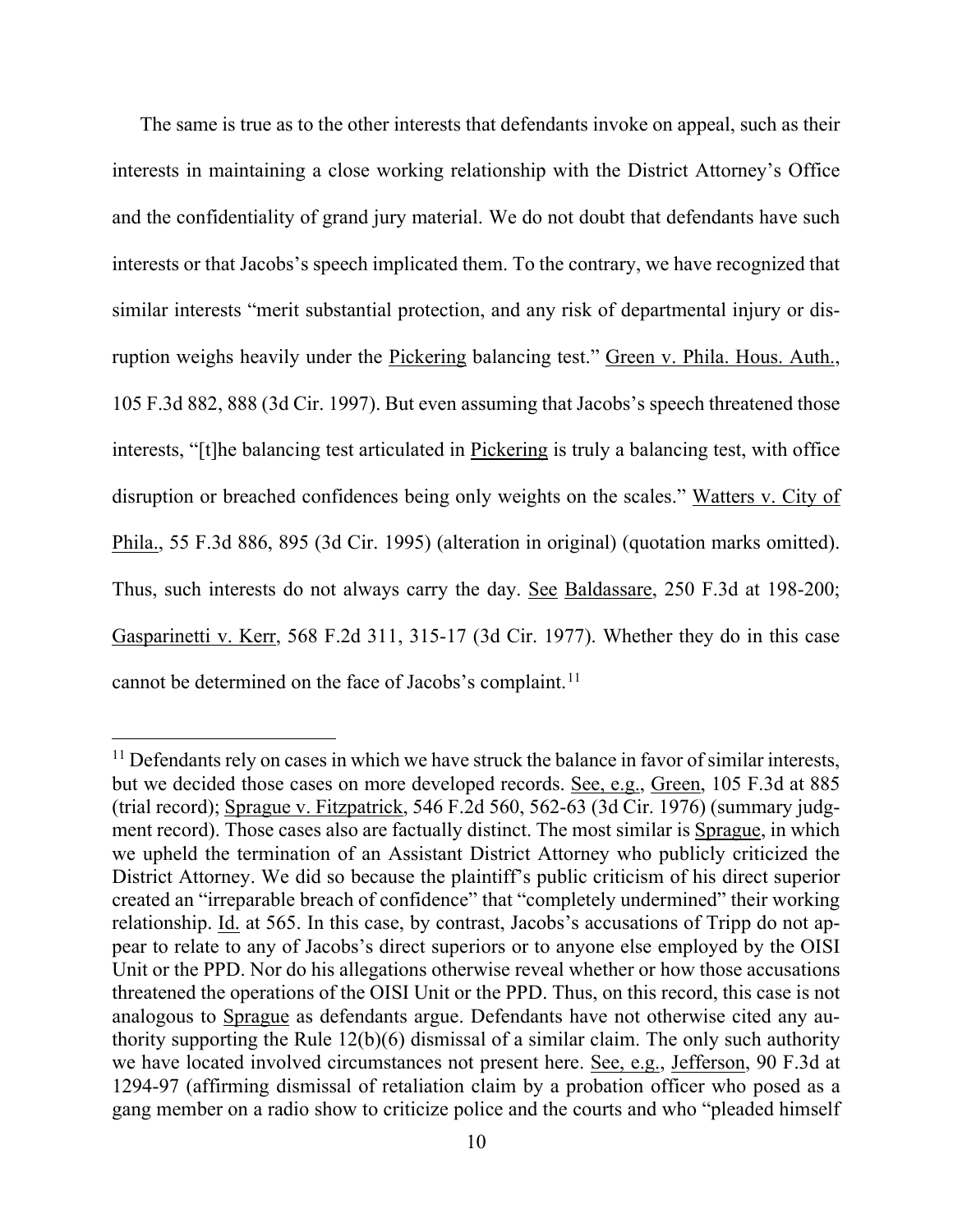Thus, we will vacate and remand on this claim too. We do so only as to those defendants whom Jacobs plausibly alleges were personally involved in this alleged retaliation—defendants Hendershot, Wilson, and Pace.

C.

Third, we will vacate the dismissal of Jacobs's § 1983 conspiracy claim. The District Court dismissed this claim on the sole ground that it was also dismissing Jacobs's under-lying claims. That reasoning was partly insufficient<sup>[12](#page-10-0)</sup> and, in any event, it does not survive our decision to remand the two claims discussed above.<sup>[13](#page-10-1)</sup> Thus, we will vacate and remand as to this claim too. Once again, we do so only as to those defendants whom Jacobs plausibly alleges had some personal involvement in the alleged conspiracy. Those defendants are Tripp, Wilson, Hendershot, and Pace.

D.

Finally, we will vacate the dismissal of Jacobs's state-law whistleblower claim. The District Court declined to exercise supplemental jurisdiction over that claim because it

out of court" under Pickering by attaching materials that revealed how his speech threatened defendants' interests).

<span id="page-10-0"></span> $12$  The court dismissed Jacobs's retaliation claim against Tripp on prosecutorial immunity grounds without deciding whether Jacobs had alleged a constitutional violation. Dismissal of a claim on prosecutorial immunity grounds does not necessarily preclude a related conspiracy claim because, even if a prosecutor is personally immune, the prosecutor's actions can form the basis for a conspiracy claim against other defendants. See Rounseville v. Zahl, 13 F.3d 625, 633 (2d Cir. 1994).

<span id="page-10-1"></span><sup>&</sup>lt;sup>13</sup> Defendants argue that Jacobs waived his conspiracy claim by failing to challenge the District Court's ruling on this claim. Jacobs, however, expressly argues that the court erred in dismissing his conspiracy claim because it also erred in dismissing his underlying claims. (Appellant's Br. at 21.)